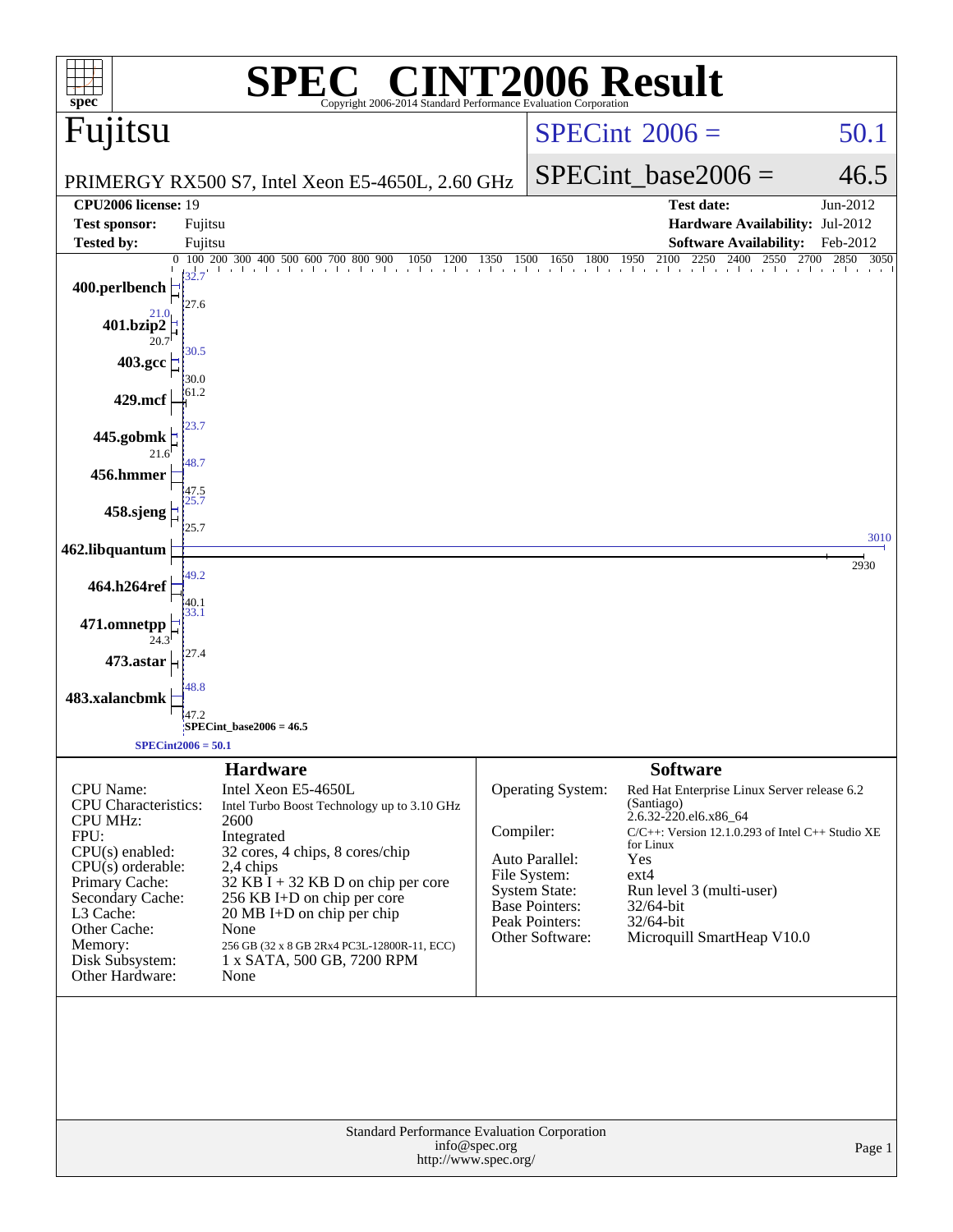

# **[SPEC CINT2006 Result](http://www.spec.org/auto/cpu2006/Docs/result-fields.html#SPECCINT2006Result)**

# Fujitsu

### $SPECint2006 = 50.1$  $SPECint2006 = 50.1$

PRIMERGY RX500 S7, Intel Xeon E5-4650L, 2.60 GHz

**[CPU2006 license:](http://www.spec.org/auto/cpu2006/Docs/result-fields.html#CPU2006license)** 19 **[Test date:](http://www.spec.org/auto/cpu2006/Docs/result-fields.html#Testdate)** Jun-2012 **[Test sponsor:](http://www.spec.org/auto/cpu2006/Docs/result-fields.html#Testsponsor)** Fujitsu **[Hardware Availability:](http://www.spec.org/auto/cpu2006/Docs/result-fields.html#HardwareAvailability)** Jul-2012 **[Tested by:](http://www.spec.org/auto/cpu2006/Docs/result-fields.html#Testedby)** Fujitsu **[Software Availability:](http://www.spec.org/auto/cpu2006/Docs/result-fields.html#SoftwareAvailability)** Feb-2012

SPECint base2006 =  $46.5$ 

#### **[Results Table](http://www.spec.org/auto/cpu2006/Docs/result-fields.html#ResultsTable)**

|                    | <b>Base</b>                                                                                              |       |                |       |                |       | <b>Peak</b>    |              |                |              |                |              |
|--------------------|----------------------------------------------------------------------------------------------------------|-------|----------------|-------|----------------|-------|----------------|--------------|----------------|--------------|----------------|--------------|
| <b>Benchmark</b>   | <b>Seconds</b>                                                                                           | Ratio | <b>Seconds</b> | Ratio | <b>Seconds</b> | Ratio | <b>Seconds</b> | <b>Ratio</b> | <b>Seconds</b> | <b>Ratio</b> | <b>Seconds</b> | <b>Ratio</b> |
| $ 400$ .perlbench  | 354                                                                                                      | 27.6  | 353            | 27.7  | 354            | 27.6  | 298            | 32.8         | 299            | 32.7         | 299            | 32.7         |
| 401.bzip2          | 469                                                                                                      | 20.6  | 467            | 20.7  | 467            | 20.7  | 459            | 21.0         | 459            | 21.0         | 459            | 21.0         |
| $403.\mathrm{gcc}$ | 269                                                                                                      | 30.0  | 268            | 30.0  | 269            | 30.0  | 264            | 30.5         | 264            | 30.5         | 264            | 30.5         |
| $429$ mcf          | 149                                                                                                      | 61.3  | 149            | 61.2  | 150            | 60.8  | 149            | 61.3         | <u>149</u>     | 61.2         | 150            | 60.8         |
| $445$ .gobmk       | 486                                                                                                      | 21.6  | 487            | 21.6  | 485            | 21.6  | 441            | 23.8         | 442            | 23.7         | 442            | 23.7         |
| $456.$ hmmer       | 197                                                                                                      | 47.5  | 197            | 47.5  | 197            | 47.5  | 192            | 48.7         | 191            | 48.7         | <u>192</u>     | <u>48.7</u>  |
| $458$ .sjeng       | 471                                                                                                      | 25.7  | 471            | 25.7  | 471            | 25.7  | 471            | 25.7         | 471            | 25.7         | 471            | 25.7         |
| 462.libquantum     | 7.48                                                                                                     | 2770  | 7.08           | 2930  | 7.08           | 2930  | 6.88           | 3010         | 6.88           | 3010         | 6.88           | 3010         |
| 464.h264ref        | 552                                                                                                      | 40.1  | 551            | 40.1  | 556            | 39.8  | 451            | 49.1         | 449            | 49.3         | 449            | 49.2         |
| $ 471$ .omnetpp    | 257                                                                                                      | 24.3  | 257            | 24.3  | 258            | 24.3  | 189            | 33.1         | 188            | 33.2         | 189            | 33.0         |
| 473.astar          | 256                                                                                                      | 27.4  | 256            | 27.5  | 256            | 27.4  | 256            | 27.4         | 256            | 27.5         | 256            | 27.4         |
| 483.xalancbmk      | 149                                                                                                      | 46.4  | 146            | 47.3  | 146            | 47.2  | 141            | 48.8         | 142            | 48.7         | 141            | 48.8         |
|                    | Results appear in the order in which they were run. Bold underlined text indicates a median measurement. |       |                |       |                |       |                |              |                |              |                |              |

#### **[Operating System Notes](http://www.spec.org/auto/cpu2006/Docs/result-fields.html#OperatingSystemNotes)**

 Stack size set to unlimited using "ulimit -s unlimited" Transparent Huge Pages enabled with: echo always > /sys/kernel/mm/redhat\_transparent\_hugepage/enabled

### **[Platform Notes](http://www.spec.org/auto/cpu2006/Docs/result-fields.html#PlatformNotes)**

 BIOS configuration: Intel HT Technology = Disable Frequency Floor Override = Enable

### **[General Notes](http://www.spec.org/auto/cpu2006/Docs/result-fields.html#GeneralNotes)**

Environment variables set by runspec before the start of the run:  $KMP_A$ FFINITY = "granularity=fine, scatter" LD\_LIBRARY\_PATH = "/SPECcpu2006/libs/32:/SPECcpu2006/libs/64" OMP\_NUM\_THREADS = "32"

 Binaries compiled on a system with 1x E3-1270v2 CPU + 32 GB memory using RHEL6.2 For information about Fujitsu please visit: <http://www.fujitsu.com>

# **[Base Compiler Invocation](http://www.spec.org/auto/cpu2006/Docs/result-fields.html#BaseCompilerInvocation)**

[C benchmarks](http://www.spec.org/auto/cpu2006/Docs/result-fields.html#Cbenchmarks): [icc -m64](http://www.spec.org/cpu2006/results/res2012q3/cpu2006-20120730-23925.flags.html#user_CCbase_intel_icc_64bit_f346026e86af2a669e726fe758c88044)

Continued on next page

Standard Performance Evaluation Corporation [info@spec.org](mailto:info@spec.org) <http://www.spec.org/>

Page 2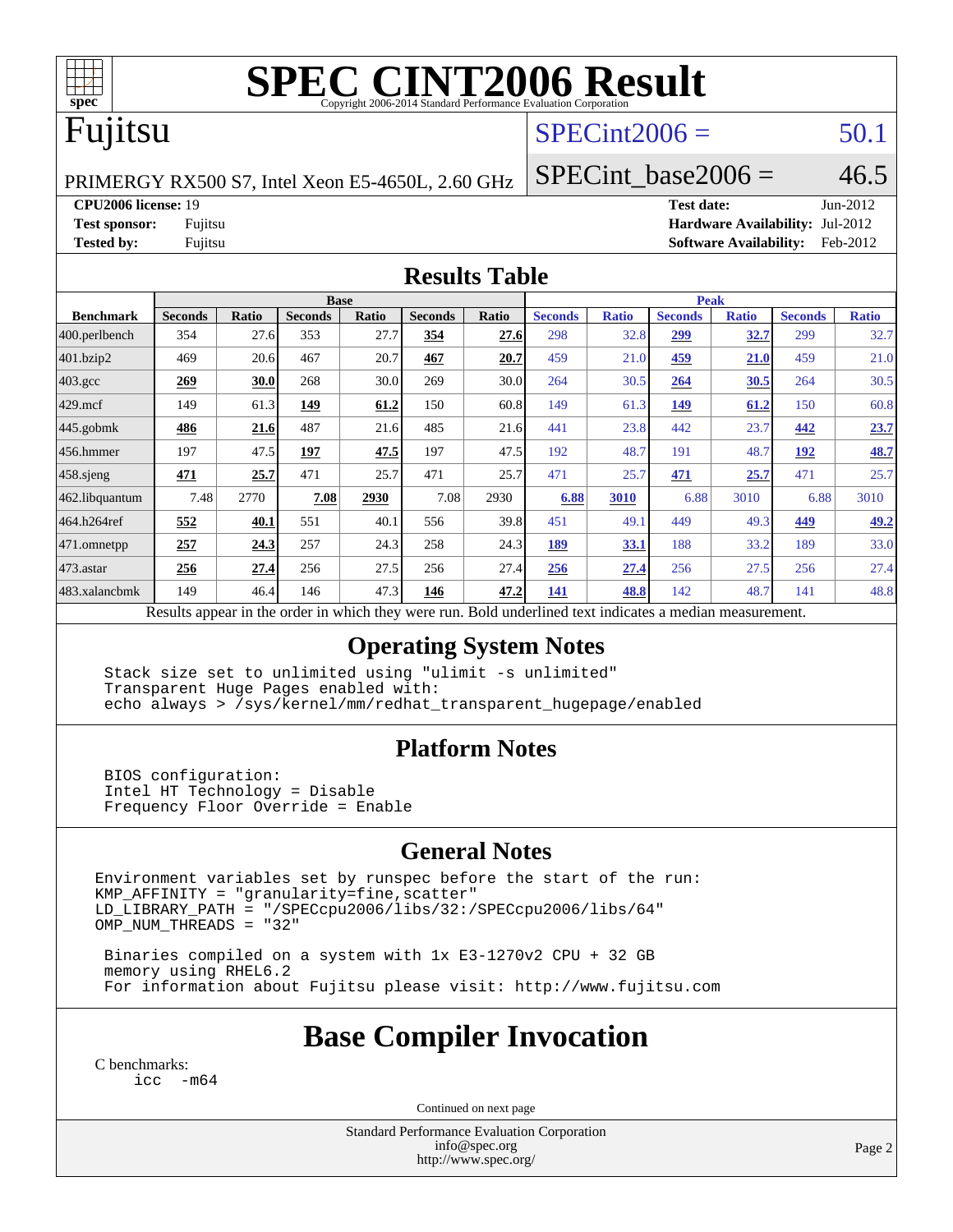| <b>SPEC CINT2006 Result</b><br>spec <sup>®</sup><br>Copyright 2006-2014 Standard Performance Evaluation Corporation                                                                                                                                                                                                                                                                                                                                                                                                                                                                                                                                                                                      |                                                                                                               |  |  |  |  |  |  |
|----------------------------------------------------------------------------------------------------------------------------------------------------------------------------------------------------------------------------------------------------------------------------------------------------------------------------------------------------------------------------------------------------------------------------------------------------------------------------------------------------------------------------------------------------------------------------------------------------------------------------------------------------------------------------------------------------------|---------------------------------------------------------------------------------------------------------------|--|--|--|--|--|--|
| Fujitsu                                                                                                                                                                                                                                                                                                                                                                                                                                                                                                                                                                                                                                                                                                  | $SPECint2006 =$<br>50.1                                                                                       |  |  |  |  |  |  |
| PRIMERGY RX500 S7, Intel Xeon E5-4650L, 2.60 GHz                                                                                                                                                                                                                                                                                                                                                                                                                                                                                                                                                                                                                                                         | 46.5<br>$SPECint\_base2006 =$                                                                                 |  |  |  |  |  |  |
| <b>CPU2006 license: 19</b><br><b>Test sponsor:</b><br>Fujitsu<br>Fujitsu<br><b>Tested by:</b>                                                                                                                                                                                                                                                                                                                                                                                                                                                                                                                                                                                                            | <b>Test date:</b><br>Jun-2012<br>Hardware Availability: Jul-2012<br><b>Software Availability:</b><br>Feb-2012 |  |  |  |  |  |  |
| <b>Base Compiler Invocation (Continued)</b>                                                                                                                                                                                                                                                                                                                                                                                                                                                                                                                                                                                                                                                              |                                                                                                               |  |  |  |  |  |  |
| $C_{++}$ benchmarks:<br>$icpc$ $-m64$                                                                                                                                                                                                                                                                                                                                                                                                                                                                                                                                                                                                                                                                    |                                                                                                               |  |  |  |  |  |  |
| <b>Base Portability Flags</b>                                                                                                                                                                                                                                                                                                                                                                                                                                                                                                                                                                                                                                                                            |                                                                                                               |  |  |  |  |  |  |
| 400.perlbench: -DSPEC_CPU_LP64 -DSPEC_CPU_LINUX_X64<br>401.bzip2: -DSPEC_CPU_LP64<br>403.gcc: -DSPEC_CPU_LP64<br>429.mcf: -DSPEC_CPU_LP64<br>445.gobmk: -DSPEC_CPU_LP64<br>456.hmmer: -DSPEC_CPU_LP64<br>458.sjeng: -DSPEC_CPU_LP64<br>462.libquantum: - DSPEC_CPU_LP64 - DSPEC_CPU_LINUX<br>464.h264ref: -DSPEC_CPU_LP64<br>471.omnetpp: -DSPEC_CPU_LP64<br>473.astar: -DSPEC_CPU_LP64<br>483.xalancbmk: -DSPEC_CPU_LP64 -DSPEC_CPU_LINUX<br><b>Base Optimization Flags</b><br>C benchmarks:<br>-xSSE4.2 -ipo -03 -no-prec-div -parallel -opt-prefetch -auto-p32<br>$C++$ benchmarks:<br>-xSSE4.2 -ipo -03 -no-prec-div -opt-prefetch -auto-p32<br>-Wl,-z, muldefs -L/opt/SmartHeap/lib64 -lsmartheap64 |                                                                                                               |  |  |  |  |  |  |
|                                                                                                                                                                                                                                                                                                                                                                                                                                                                                                                                                                                                                                                                                                          |                                                                                                               |  |  |  |  |  |  |
| <b>Base Other Flags</b><br>C benchmarks:                                                                                                                                                                                                                                                                                                                                                                                                                                                                                                                                                                                                                                                                 |                                                                                                               |  |  |  |  |  |  |
| 403.gcc: -Dalloca=_alloca                                                                                                                                                                                                                                                                                                                                                                                                                                                                                                                                                                                                                                                                                |                                                                                                               |  |  |  |  |  |  |
| <b>Peak Compiler Invocation</b><br>C benchmarks (except as noted below):<br>$-m64$<br>icc                                                                                                                                                                                                                                                                                                                                                                                                                                                                                                                                                                                                                |                                                                                                               |  |  |  |  |  |  |
| 400.perlbench: icc -m32                                                                                                                                                                                                                                                                                                                                                                                                                                                                                                                                                                                                                                                                                  |                                                                                                               |  |  |  |  |  |  |
| 445.gobmk: icc -m32                                                                                                                                                                                                                                                                                                                                                                                                                                                                                                                                                                                                                                                                                      |                                                                                                               |  |  |  |  |  |  |
| Continued on next page                                                                                                                                                                                                                                                                                                                                                                                                                                                                                                                                                                                                                                                                                   |                                                                                                               |  |  |  |  |  |  |
| <b>Standard Performance Evaluation Corporation</b><br>info@spec.org<br>http://www.spec.org/                                                                                                                                                                                                                                                                                                                                                                                                                                                                                                                                                                                                              | Page 3                                                                                                        |  |  |  |  |  |  |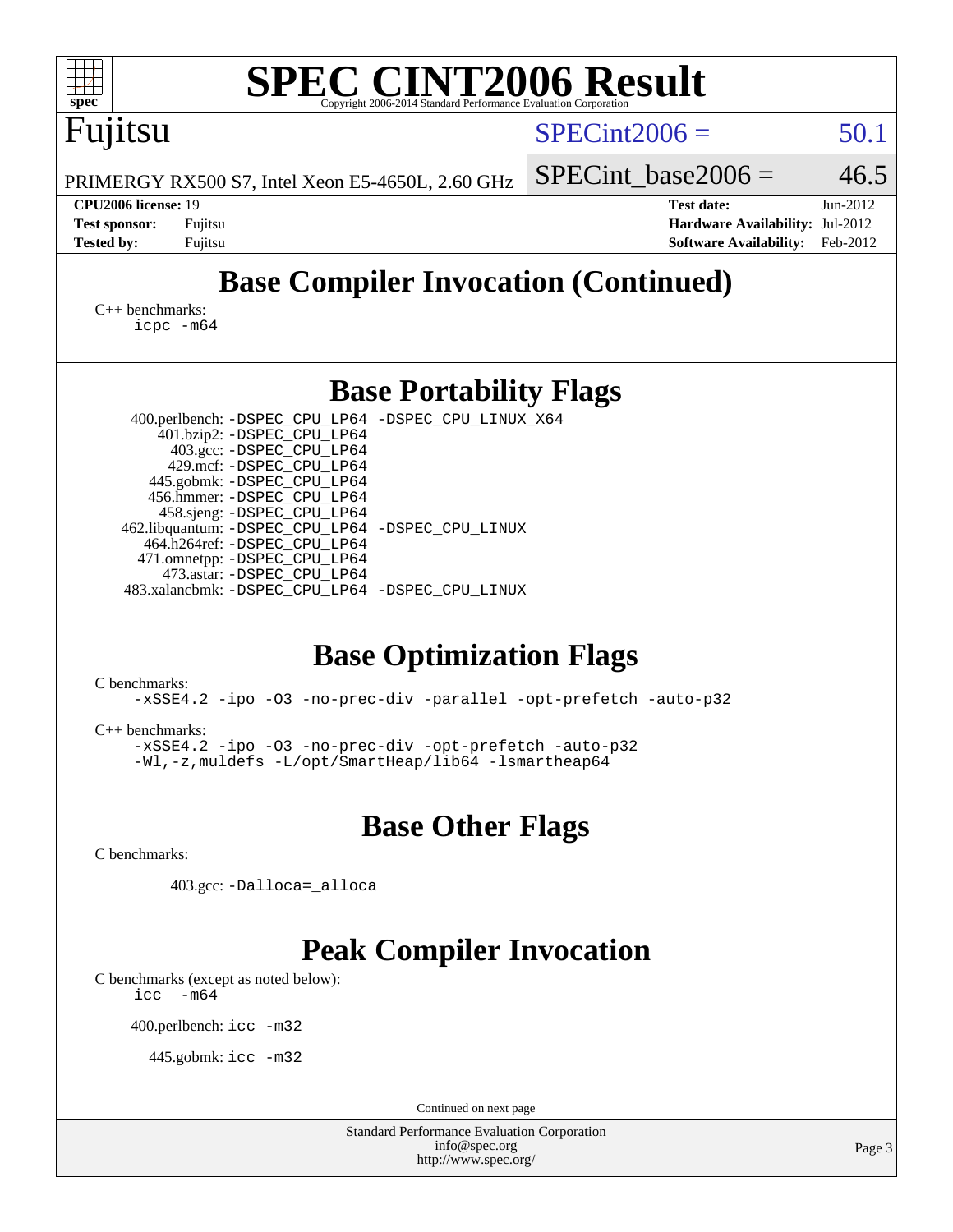

# **[SPEC CINT2006 Result](http://www.spec.org/auto/cpu2006/Docs/result-fields.html#SPECCINT2006Result)**

Fujitsu

 $SPECint2006 = 50.1$  $SPECint2006 = 50.1$ 

PRIMERGY RX500 S7, Intel Xeon E5-4650L, 2.60 GHz

**[Tested by:](http://www.spec.org/auto/cpu2006/Docs/result-fields.html#Testedby)** Fujitsu **[Software Availability:](http://www.spec.org/auto/cpu2006/Docs/result-fields.html#SoftwareAvailability)** Feb-2012

SPECint base2006 =  $46.5$ **[CPU2006 license:](http://www.spec.org/auto/cpu2006/Docs/result-fields.html#CPU2006license)** 19 **[Test date:](http://www.spec.org/auto/cpu2006/Docs/result-fields.html#Testdate)** Jun-2012 **[Test sponsor:](http://www.spec.org/auto/cpu2006/Docs/result-fields.html#Testsponsor)** Fujitsu **[Hardware Availability:](http://www.spec.org/auto/cpu2006/Docs/result-fields.html#HardwareAvailability)** Jul-2012

# **[Peak Compiler Invocation \(Continued\)](http://www.spec.org/auto/cpu2006/Docs/result-fields.html#PeakCompilerInvocation)**

464.h264ref: [icc -m32](http://www.spec.org/cpu2006/results/res2012q3/cpu2006-20120730-23925.flags.html#user_peakCCLD464_h264ref_intel_icc_a6a621f8d50482236b970c6ac5f55f93)

[C++ benchmarks \(except as noted below\):](http://www.spec.org/auto/cpu2006/Docs/result-fields.html#CXXbenchmarksexceptasnotedbelow) [icpc -m32](http://www.spec.org/cpu2006/results/res2012q3/cpu2006-20120730-23925.flags.html#user_CXXpeak_intel_icpc_4e5a5ef1a53fd332b3c49e69c3330699)

473.astar: [icpc -m64](http://www.spec.org/cpu2006/results/res2012q3/cpu2006-20120730-23925.flags.html#user_peakCXXLD473_astar_intel_icpc_64bit_fc66a5337ce925472a5c54ad6a0de310)

**[Peak Portability Flags](http://www.spec.org/auto/cpu2006/Docs/result-fields.html#PeakPortabilityFlags)**

 400.perlbench: [-DSPEC\\_CPU\\_LINUX\\_IA32](http://www.spec.org/cpu2006/results/res2012q3/cpu2006-20120730-23925.flags.html#b400.perlbench_peakCPORTABILITY_DSPEC_CPU_LINUX_IA32) 401.bzip2: [-DSPEC\\_CPU\\_LP64](http://www.spec.org/cpu2006/results/res2012q3/cpu2006-20120730-23925.flags.html#suite_peakPORTABILITY401_bzip2_DSPEC_CPU_LP64) 403.gcc: [-DSPEC\\_CPU\\_LP64](http://www.spec.org/cpu2006/results/res2012q3/cpu2006-20120730-23925.flags.html#suite_peakPORTABILITY403_gcc_DSPEC_CPU_LP64) 429.mcf: [-DSPEC\\_CPU\\_LP64](http://www.spec.org/cpu2006/results/res2012q3/cpu2006-20120730-23925.flags.html#suite_peakPORTABILITY429_mcf_DSPEC_CPU_LP64) 456.hmmer: [-DSPEC\\_CPU\\_LP64](http://www.spec.org/cpu2006/results/res2012q3/cpu2006-20120730-23925.flags.html#suite_peakPORTABILITY456_hmmer_DSPEC_CPU_LP64) 458.sjeng: [-DSPEC\\_CPU\\_LP64](http://www.spec.org/cpu2006/results/res2012q3/cpu2006-20120730-23925.flags.html#suite_peakPORTABILITY458_sjeng_DSPEC_CPU_LP64) 462.libquantum: [-DSPEC\\_CPU\\_LP64](http://www.spec.org/cpu2006/results/res2012q3/cpu2006-20120730-23925.flags.html#suite_peakPORTABILITY462_libquantum_DSPEC_CPU_LP64) [-DSPEC\\_CPU\\_LINUX](http://www.spec.org/cpu2006/results/res2012q3/cpu2006-20120730-23925.flags.html#b462.libquantum_peakCPORTABILITY_DSPEC_CPU_LINUX) 473.astar: [-DSPEC\\_CPU\\_LP64](http://www.spec.org/cpu2006/results/res2012q3/cpu2006-20120730-23925.flags.html#suite_peakPORTABILITY473_astar_DSPEC_CPU_LP64) 483.xalancbmk: [-DSPEC\\_CPU\\_LINUX](http://www.spec.org/cpu2006/results/res2012q3/cpu2006-20120730-23925.flags.html#b483.xalancbmk_peakCXXPORTABILITY_DSPEC_CPU_LINUX)

# **[Peak Optimization Flags](http://www.spec.org/auto/cpu2006/Docs/result-fields.html#PeakOptimizationFlags)**

[C benchmarks](http://www.spec.org/auto/cpu2006/Docs/result-fields.html#Cbenchmarks):

 $400.$ perlbench:  $-xSSE4$ .  $2(pass 2)$  -prof-qen(pass 1) [-ipo](http://www.spec.org/cpu2006/results/res2012q3/cpu2006-20120730-23925.flags.html#user_peakPASS2_CFLAGSPASS2_LDCFLAGS400_perlbench_f-ipo)(pass 2) [-O3](http://www.spec.org/cpu2006/results/res2012q3/cpu2006-20120730-23925.flags.html#user_peakPASS2_CFLAGSPASS2_LDCFLAGS400_perlbench_f-O3)(pass 2) [-no-prec-div](http://www.spec.org/cpu2006/results/res2012q3/cpu2006-20120730-23925.flags.html#user_peakPASS2_CFLAGSPASS2_LDCFLAGS400_perlbench_f-no-prec-div)(pass 2) [-prof-use](http://www.spec.org/cpu2006/results/res2012q3/cpu2006-20120730-23925.flags.html#user_peakPASS2_CFLAGSPASS2_LDCFLAGS400_perlbench_prof_use_bccf7792157ff70d64e32fe3e1250b55)(pass 2) [-opt-prefetch](http://www.spec.org/cpu2006/results/res2012q3/cpu2006-20120730-23925.flags.html#user_peakCOPTIMIZE400_perlbench_f-opt-prefetch) [-ansi-alias](http://www.spec.org/cpu2006/results/res2012q3/cpu2006-20120730-23925.flags.html#user_peakCOPTIMIZE400_perlbench_f-ansi-alias) 401.bzip2: [-xSSE4.2](http://www.spec.org/cpu2006/results/res2012q3/cpu2006-20120730-23925.flags.html#user_peakPASS2_CFLAGSPASS2_LDCFLAGS401_bzip2_f-xSSE42_f91528193cf0b216347adb8b939d4107)(pass 2) [-prof-gen](http://www.spec.org/cpu2006/results/res2012q3/cpu2006-20120730-23925.flags.html#user_peakPASS1_CFLAGSPASS1_LDCFLAGS401_bzip2_prof_gen_e43856698f6ca7b7e442dfd80e94a8fc)(pass 1) [-ipo](http://www.spec.org/cpu2006/results/res2012q3/cpu2006-20120730-23925.flags.html#user_peakPASS2_CFLAGSPASS2_LDCFLAGS401_bzip2_f-ipo)(pass 2) [-O3](http://www.spec.org/cpu2006/results/res2012q3/cpu2006-20120730-23925.flags.html#user_peakPASS2_CFLAGSPASS2_LDCFLAGS401_bzip2_f-O3)(pass 2) [-no-prec-div](http://www.spec.org/cpu2006/results/res2012q3/cpu2006-20120730-23925.flags.html#user_peakCOPTIMIZEPASS2_CFLAGSPASS2_LDCFLAGS401_bzip2_f-no-prec-div) [-prof-use](http://www.spec.org/cpu2006/results/res2012q3/cpu2006-20120730-23925.flags.html#user_peakPASS2_CFLAGSPASS2_LDCFLAGS401_bzip2_prof_use_bccf7792157ff70d64e32fe3e1250b55)(pass 2) [-auto-ilp32](http://www.spec.org/cpu2006/results/res2012q3/cpu2006-20120730-23925.flags.html#user_peakCOPTIMIZE401_bzip2_f-auto-ilp32) [-opt-prefetch](http://www.spec.org/cpu2006/results/res2012q3/cpu2006-20120730-23925.flags.html#user_peakCOPTIMIZE401_bzip2_f-opt-prefetch) [-ansi-alias](http://www.spec.org/cpu2006/results/res2012q3/cpu2006-20120730-23925.flags.html#user_peakCOPTIMIZE401_bzip2_f-ansi-alias) 403.gcc: [-xAVX](http://www.spec.org/cpu2006/results/res2012q3/cpu2006-20120730-23925.flags.html#user_peakCOPTIMIZE403_gcc_f-xAVX) [-ipo](http://www.spec.org/cpu2006/results/res2012q3/cpu2006-20120730-23925.flags.html#user_peakCOPTIMIZE403_gcc_f-ipo) [-O3](http://www.spec.org/cpu2006/results/res2012q3/cpu2006-20120730-23925.flags.html#user_peakCOPTIMIZE403_gcc_f-O3) [-no-prec-div](http://www.spec.org/cpu2006/results/res2012q3/cpu2006-20120730-23925.flags.html#user_peakCOPTIMIZE403_gcc_f-no-prec-div) [-inline-calloc](http://www.spec.org/cpu2006/results/res2012q3/cpu2006-20120730-23925.flags.html#user_peakCOPTIMIZE403_gcc_f-inline-calloc) [-opt-malloc-options=3](http://www.spec.org/cpu2006/results/res2012q3/cpu2006-20120730-23925.flags.html#user_peakCOPTIMIZE403_gcc_f-opt-malloc-options_13ab9b803cf986b4ee62f0a5998c2238) [-auto-ilp32](http://www.spec.org/cpu2006/results/res2012q3/cpu2006-20120730-23925.flags.html#user_peakCOPTIMIZE403_gcc_f-auto-ilp32)  $429$ .mcf: basepeak = yes 445.gobmk: [-xSSE4.2](http://www.spec.org/cpu2006/results/res2012q3/cpu2006-20120730-23925.flags.html#user_peakPASS2_CFLAGSPASS2_LDCFLAGS445_gobmk_f-xSSE42_f91528193cf0b216347adb8b939d4107)(pass 2) [-prof-gen](http://www.spec.org/cpu2006/results/res2012q3/cpu2006-20120730-23925.flags.html#user_peakPASS1_CFLAGSPASS1_LDCFLAGS445_gobmk_prof_gen_e43856698f6ca7b7e442dfd80e94a8fc)(pass 1) [-prof-use](http://www.spec.org/cpu2006/results/res2012q3/cpu2006-20120730-23925.flags.html#user_peakPASS2_CFLAGSPASS2_LDCFLAGS445_gobmk_prof_use_bccf7792157ff70d64e32fe3e1250b55)(pass 2) [-ansi-alias](http://www.spec.org/cpu2006/results/res2012q3/cpu2006-20120730-23925.flags.html#user_peakCOPTIMIZE445_gobmk_f-ansi-alias) 456.hmmer: [-xSSE4.2](http://www.spec.org/cpu2006/results/res2012q3/cpu2006-20120730-23925.flags.html#user_peakCOPTIMIZE456_hmmer_f-xSSE42_f91528193cf0b216347adb8b939d4107) [-ipo](http://www.spec.org/cpu2006/results/res2012q3/cpu2006-20120730-23925.flags.html#user_peakCOPTIMIZE456_hmmer_f-ipo) [-O3](http://www.spec.org/cpu2006/results/res2012q3/cpu2006-20120730-23925.flags.html#user_peakCOPTIMIZE456_hmmer_f-O3) [-no-prec-div](http://www.spec.org/cpu2006/results/res2012q3/cpu2006-20120730-23925.flags.html#user_peakCOPTIMIZE456_hmmer_f-no-prec-div) [-unroll2](http://www.spec.org/cpu2006/results/res2012q3/cpu2006-20120730-23925.flags.html#user_peakCOPTIMIZE456_hmmer_f-unroll_784dae83bebfb236979b41d2422d7ec2) [-auto-ilp32](http://www.spec.org/cpu2006/results/res2012q3/cpu2006-20120730-23925.flags.html#user_peakCOPTIMIZE456_hmmer_f-auto-ilp32) [-ansi-alias](http://www.spec.org/cpu2006/results/res2012q3/cpu2006-20120730-23925.flags.html#user_peakCOPTIMIZE456_hmmer_f-ansi-alias) 458.sjeng: [-xSSE4.2](http://www.spec.org/cpu2006/results/res2012q3/cpu2006-20120730-23925.flags.html#user_peakPASS2_CFLAGSPASS2_LDCFLAGS458_sjeng_f-xSSE42_f91528193cf0b216347adb8b939d4107)(pass 2) [-prof-gen](http://www.spec.org/cpu2006/results/res2012q3/cpu2006-20120730-23925.flags.html#user_peakPASS1_CFLAGSPASS1_LDCFLAGS458_sjeng_prof_gen_e43856698f6ca7b7e442dfd80e94a8fc)(pass 1) [-ipo](http://www.spec.org/cpu2006/results/res2012q3/cpu2006-20120730-23925.flags.html#user_peakPASS2_CFLAGSPASS2_LDCFLAGS458_sjeng_f-ipo)(pass 2) [-O3](http://www.spec.org/cpu2006/results/res2012q3/cpu2006-20120730-23925.flags.html#user_peakPASS2_CFLAGSPASS2_LDCFLAGS458_sjeng_f-O3)(pass 2) [-no-prec-div](http://www.spec.org/cpu2006/results/res2012q3/cpu2006-20120730-23925.flags.html#user_peakPASS2_CFLAGSPASS2_LDCFLAGS458_sjeng_f-no-prec-div)(pass 2) [-prof-use](http://www.spec.org/cpu2006/results/res2012q3/cpu2006-20120730-23925.flags.html#user_peakPASS2_CFLAGSPASS2_LDCFLAGS458_sjeng_prof_use_bccf7792157ff70d64e32fe3e1250b55)(pass 2) [-unroll4](http://www.spec.org/cpu2006/results/res2012q3/cpu2006-20120730-23925.flags.html#user_peakCOPTIMIZE458_sjeng_f-unroll_4e5e4ed65b7fd20bdcd365bec371b81f)

Continued on next page

Standard Performance Evaluation Corporation [info@spec.org](mailto:info@spec.org) <http://www.spec.org/>